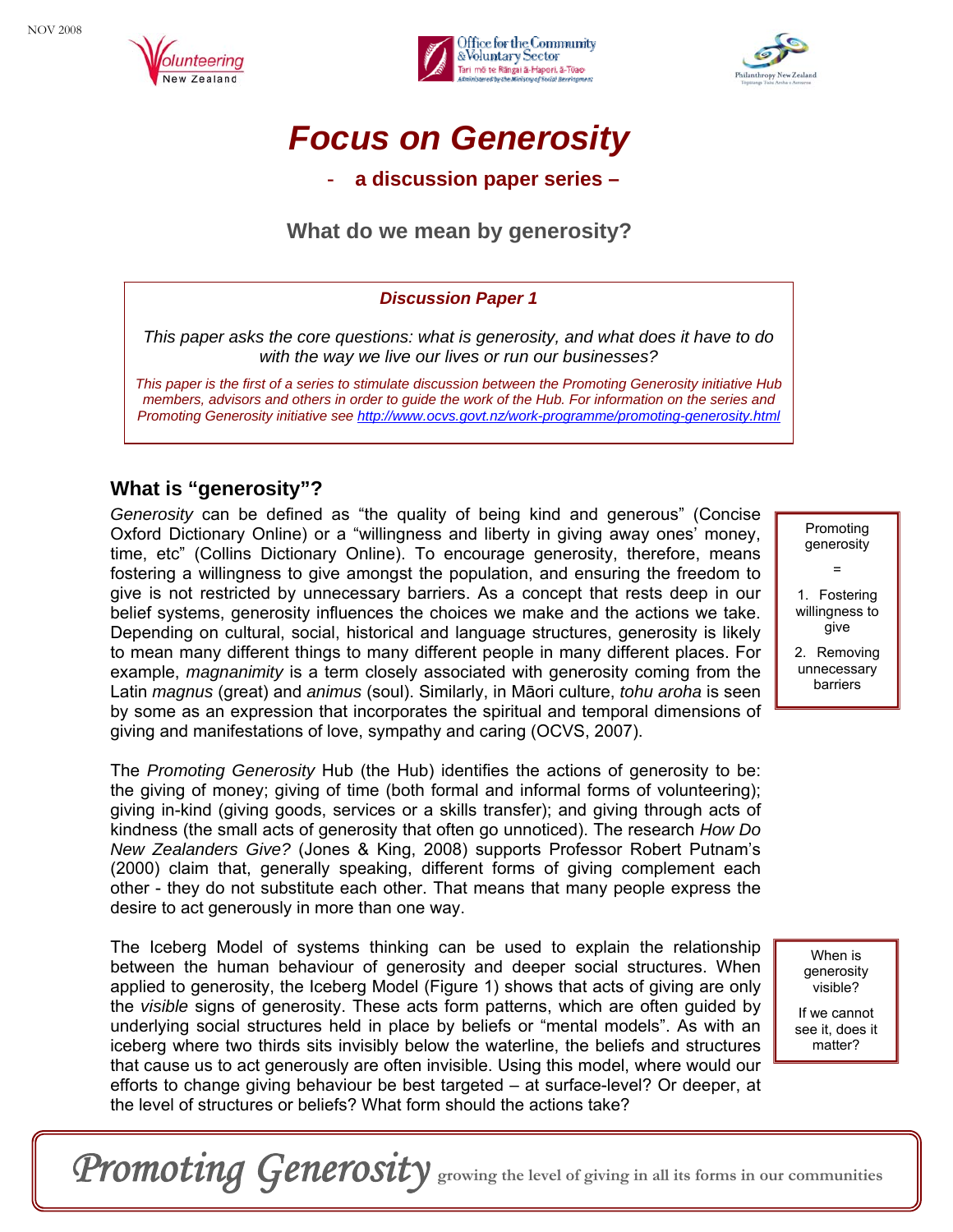

Acts of generosity may range from one-off offerings to ongoing contributions. One style of giving is not necessarily 'better' than the other – each should be assessed on its merits depending on the circumstances and the outcomes desired by the parties.

Generosity creates relationships of varying strengths between the 'giver(s)' and 'receiver(s)'. The exchange of benefits is often mutual, and can lead to collaboration. In these cases the terms 'giver' and 'receiver' are not always appropriate. The extent to which there is reciprocity is explored further in the 'return continuum' below):

## **Figure 2: The return continuum**

adapted from ADFCS & PMCBP, 2005

| <b>Altruism</b><br>Where no returns to<br>the giver are sought | <b>Expression of</b><br>identity or<br>reputation<br>Where the return to<br>the individual is often<br>intangible, in the form<br>of feelings | <b>Community</b><br>connectedness<br>Where giving is part<br>of belonging to a<br>community | (Instant) reciprocity<br>Where givers may<br>receive a material<br>benefit for giving. |
|----------------------------------------------------------------|-----------------------------------------------------------------------------------------------------------------------------------------------|---------------------------------------------------------------------------------------------|----------------------------------------------------------------------------------------|
|                                                                |                                                                                                                                               |                                                                                             |                                                                                        |

#### **Generosity and Community**

Although generosity is not always visible, most agree that the absence of generosity creates a society that lacks connectedness and resilience. This is one reason that the concept of generosity, and its visible manifestations, can be closely linked to ideas of 'community' and social equity. Eckstein (2001) says that too much attention is given to individualistic-grounded giving, with the result that the collectivistic nature of giving is often ignored.<sup>[1](#page-1-0)</sup> Groups (rather than individuals) initiate, inspire and oversee many giving practices in our society.

Do we ignore the collectivist nature of giving?

The value of generosity to the givers, the receivers and the community as a whole will be explored in depth in *Paper 2: What value do we place on generosity?*

#### **Generosity in our working lives**

 $\overline{a}$ 

Generosity extends beyond individuals and community groups when it is taken into the organisations we work for, and interact with. In recent years there has been a marked growth in corporate social responsibility (CSR) and concerns about social

What is the relationship between generosity and

<span id="page-1-0"></span><sup>&</sup>lt;sup>1</sup> Nevertheless, many of New Zealand's Māori, Pacific and ethnic communities are rooted in the collectivist form of giving and reciprocity.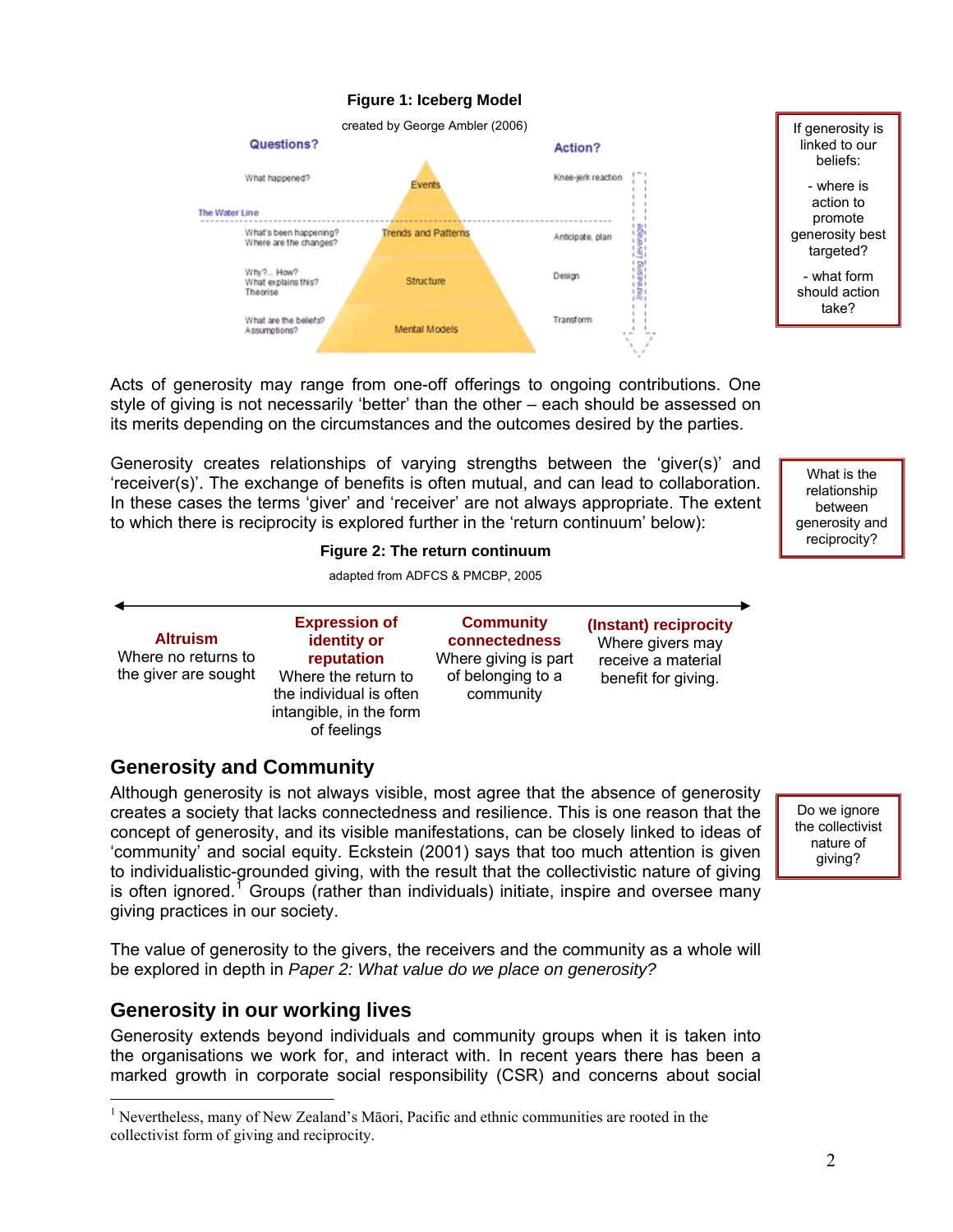sustainability.<sup>[2](#page-2-0)</sup> These notions are not new – they have a long history. In 1979, Carroll described recent forms of CSR as part of the 'discretionary responsibilities' of business, stating that:

…these roles are purely voluntary, and the decision to assume them is guided only by a business's desire to engage in social roles not mandated, not required by law, and not even generally expected by businesses in an ethical sense. (Carroll, 1979; 500)

In contemporary society, however, such practices have begun to form part of what Carroll considers to be the 'ethical responsibilities' – those responsibilities that society informally defines for businesses. They have become an investment opportunity. Relevant practices include (but are not limited to) participation in local community projects, donations to charities, sharing intellectual property, and providing support to staff to participate in their communities (Collins, 2007). Perhaps, the most generous thing a business can do is keep its people motivated, paid and contributing productively to a sustainable world.

#### **It's not just about giving – it's about how we give**

How companies or individuals choose to show generosity will depend on the situation. How we give plays a significant role in how gifts are used. In the United States: $3$ 

Although the average annual corporate contribution fund is something less than one percent of pre-tax profits, it has positively influenced many community problems. Unfortunately, compared to most business activities, deciding where to give money is generally done rather haphazardly. Companies often give financial support without setting up any objective criteria, even though they are dealing with problems as severe and complex as any business faces on a day-to-day basis. (Koch, 2001; 88)

Consistent and continuous giving can provide non-profit organisations with greater certainty in cash-flows, thus enabling long-term planning. Koch (2001; 88) observes that currently "[m]any [company] donations are made on the basis of personal preference", but that they could possibly go much further if donors were more strategic in considering factors such as community need, the significance of their contribution, who else is giving to that cause, and whether the organisation they are donating to operates in an innovative and effective manner.<sup>[4](#page-2-2)</sup> Love (2006) makes a number of recommendations:

 $\overline{a}$ 

- think first
- be proactive with giving
- professionalise the giving programme
- identify potential harm to both the corporation and social recipients; and
- consult international academic/practitioner publications for ideas on how and why to allocate resources.

Does it matter how we give?

How can we change our giving so that it has more impact?

<span id="page-2-0"></span><sup>&</sup>lt;sup>2</sup> Note that for some people, the broad use of the term 'generosity' in relation to business behaviour is a new and perhaps controversial idea.

<sup>&</sup>lt;sup>3</sup> Corporate giving has been studied more extensively in the United States than in New Zealand.  $4^4$  Note that as charities register with the Charities Commission and begin to file annual returns m

<span id="page-2-2"></span><span id="page-2-1"></span><sup>&</sup>lt;sup>4</sup> Note that as charities register with the Charities Commission and begin to file annual returns more information will be available to the public on individual charities.